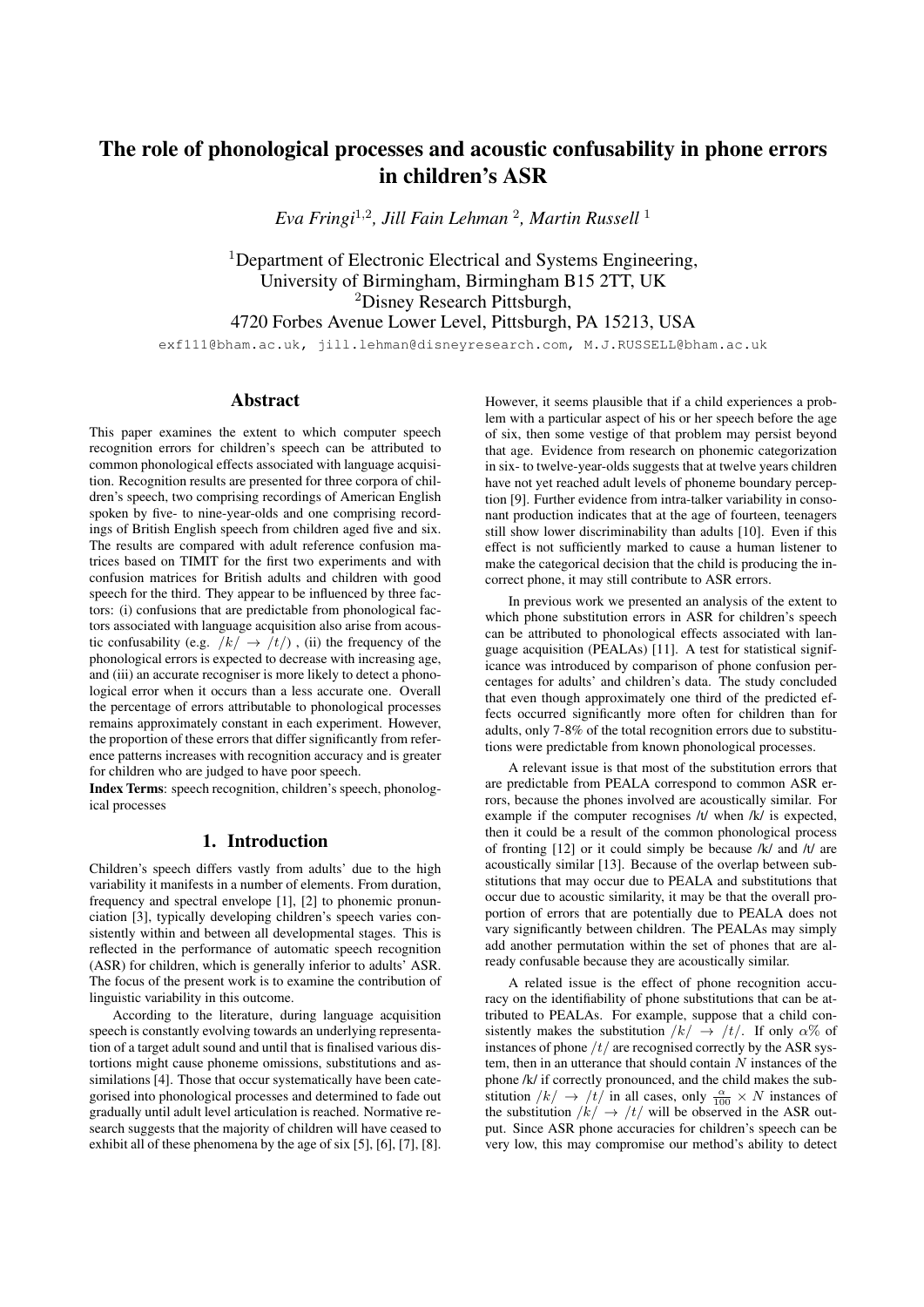substitution errors due to PEALAs. In other words, there is a potential conflict between the tendency for these types of error to occur less frequently for older children, and for phone recognition to be more accurate (and hence substitution errors more easy to detect) for older children.

The present study investigates to what extent phonological processes can be systematically traced in the output of young children's ASR, given the aforementioned limitations. Three speech corpora are used to produce phone recognition results, which are subsequently compared to adult reference data. This way it is investigated whether the results of the previous paper [11] can be generalized across corpora or are particular to a specific one. The analysis is conducted in respect of two factors; age and speaker fluency. The percentage of attained phone substitutions that can be predictable from known PEALA and the proportion of those which differ significantly from the adult frame of reference are extracted and interpreted in each case. The next section provides a brief summary of the phonological substitutions due to PEALAs which are included in the study. Section 3 outlines the methodology followed and section 4 lists a summary of results. Section 5 describes the effect of ASR on error rate and section 6 contains the conclusions of the study.

# 2. Phonological substitutions associated with language acquisition

A summary of the literature on phone substitution errors that are associated with language acquisition in young children is presented in [11]. The purpose of the work presented here is to explore the extent to which these substitutions contribute to phone substitution errors in computer recognition of children's speech. The substitutions of interest are listed in Table 1.

Table 1: *Twenty-six phonological substitutions associated with language acquisition.*

| Voicing                                                                                                | Stopping                                                                                                                                                                                                                     | Fronting                                                                                                   |  |
|--------------------------------------------------------------------------------------------------------|------------------------------------------------------------------------------------------------------------------------------------------------------------------------------------------------------------------------------|------------------------------------------------------------------------------------------------------------|--|
| $/p \rightarrow /b/$<br>$/t/\rightarrow/d/$<br>$/k/\rightarrow$ /g/<br>$ s \rightarrow  z $            | $ s  \rightarrow  t ,  v  \rightarrow  b $<br>$/f/\rightarrow$ /p/, /th/ $\rightarrow$ /p/<br>$/jh/ \rightarrow /d/$ , $/v/ \rightarrow /p/$<br>$/ch/\rightarrow /t/$ , $/dh/\rightarrow /d/$<br>$\sqrt{sh}/\rightarrow$ /t/ | $/k/\rightarrow/t/$<br>$/g/\rightarrow/d/$<br>$/q \rightarrow /t/$<br>$\sqrt{sh}$ $\rightarrow$ $\sqrt{s}$ |  |
| Deaffrication                                                                                          | Fricative<br>Simplification                                                                                                                                                                                                  | Gliding                                                                                                    |  |
| $/ch/ \rightarrow /sh/$<br>$/jh/ \rightarrow /zh/$<br>$/ch/ \rightarrow /k/$<br>$ zh  \rightarrow  z $ | $/th/ \rightarrow /f/$                                                                                                                                                                                                       | $/r \rightarrow /w/$<br>$/r \rightarrow /l/$<br>$/l/\rightarrow/w/$<br>$/l/\rightarrow$ /y/                |  |

# 3. Method

### 3.1. Speech Corpora

The experiments reported here use three corpora of recordings of children's speech and two corpora of adult speech. These are described in the following sections.

#### *3.1.1. Children's Speech Corpora*

WT: Approximately 2200 phonologically balanced utterances, extending between one and six words each, were collected from 60 students from the state of Pennsylvania, U.S.A., ranging from five- to nine-year-olds. The data was collected in a natural classroom environment through the built-in microphone of an iPad. Speech was elicited through 45 multiple choice questions presented through interactive animations. Manual phone and word level transcriptions were carried out based on the 39 phone set of the CMU pronunciation dictionary. This is the corpus used previously in [11].

Copycat: A total of 1349 utterances were collected from 61 Pennsylvanian students belonging in the same age range as those in WT. The speech material was a subset of WT consisting of 17 phonologically balanced sentences. Recordings took place in quiet environment with the use of a microphone and children were prompted to repeat each sentence after the experimenter with the help of animation stimuli. The data was transcribed manually at the word level and automatically at the phone level, according to the same 39 phone set as WT.

PSR: The PSR (Primary School Reading) corpus contains 5738 single word utterances collected from 11 five- and sixyear-old children from Worcester, England [14]. The corpus is divided into PSR1 (4924 words), comprising data from 5 children who were judged to be fluent by their teachers, and PSR2 (814 words) comprising data from 6 children whose speech varied from good to poor. They were asked to repeat single words from a 1000 word vocabulary that was appropriate for their age, Recordings were made in a quiet mobile classroom using a Shure SM10 close talking microphone. Manual word level and automatic phone level transcriptions were carried out according to the 44 phone set of the BEEP pronunciation dictionary.

### *3.1.2. Adults' Speech Corpora*

TIMIT: The TIMIT corpus [15] was used to create a reference confusion matrix for adult American English.

SCRIBE: SCRIBE is a British version of TIMIT, including data from four U.K. dialect regions<sup>1</sup>. For the purposes of this study only data from 13 speakers with the Birmingham accent were utilised, as it was judged to best approximate the Worcester accent of the PSR speakers. A set of 1654 utterances were automatically converted from word to phone level transcriptions with the use of the 44 phone BEEP set [16].

#### 3.2. ASR Systems

Five tied-state triphone GMM-HMM-based ASR systems were developed using the HTK toolkit [17]. All data were downsampled to 12kHz (downsampling was chosen for consistency with other corpora utilized, which were sampled at 12kHz) and transformed into sequences of 39 dimensional feature vectors, comprising 12 mel frequency cepstral coefficients (MFCCs) plus C0, augmented with the corresponding  $\Delta$  and  $\Delta^2$  parameters. A cross validation method was applied in the building of the recognizers (14-fold for WT, 3-fold for Copycat, 5-fold for PSR1 and 13-fold for SCRIBE ), except for the TIMIT system which was trained and tested on the standard lists provided. PSR1 was used to train models which were employed in recognition of both PSR1 (with cross validation) and PSR2 test sets. A different number of Gaussian mixture model (GMM) components was associated with each system (32 for WT, 128 for Copycat, 64 for PSR1 and PSR2, 128 for SCRIBE and 16 for TIMIT), based on phone level accuracy optimisation.

<sup>1</sup>https://www.phon.ucl.ac.uk/resource/scribe/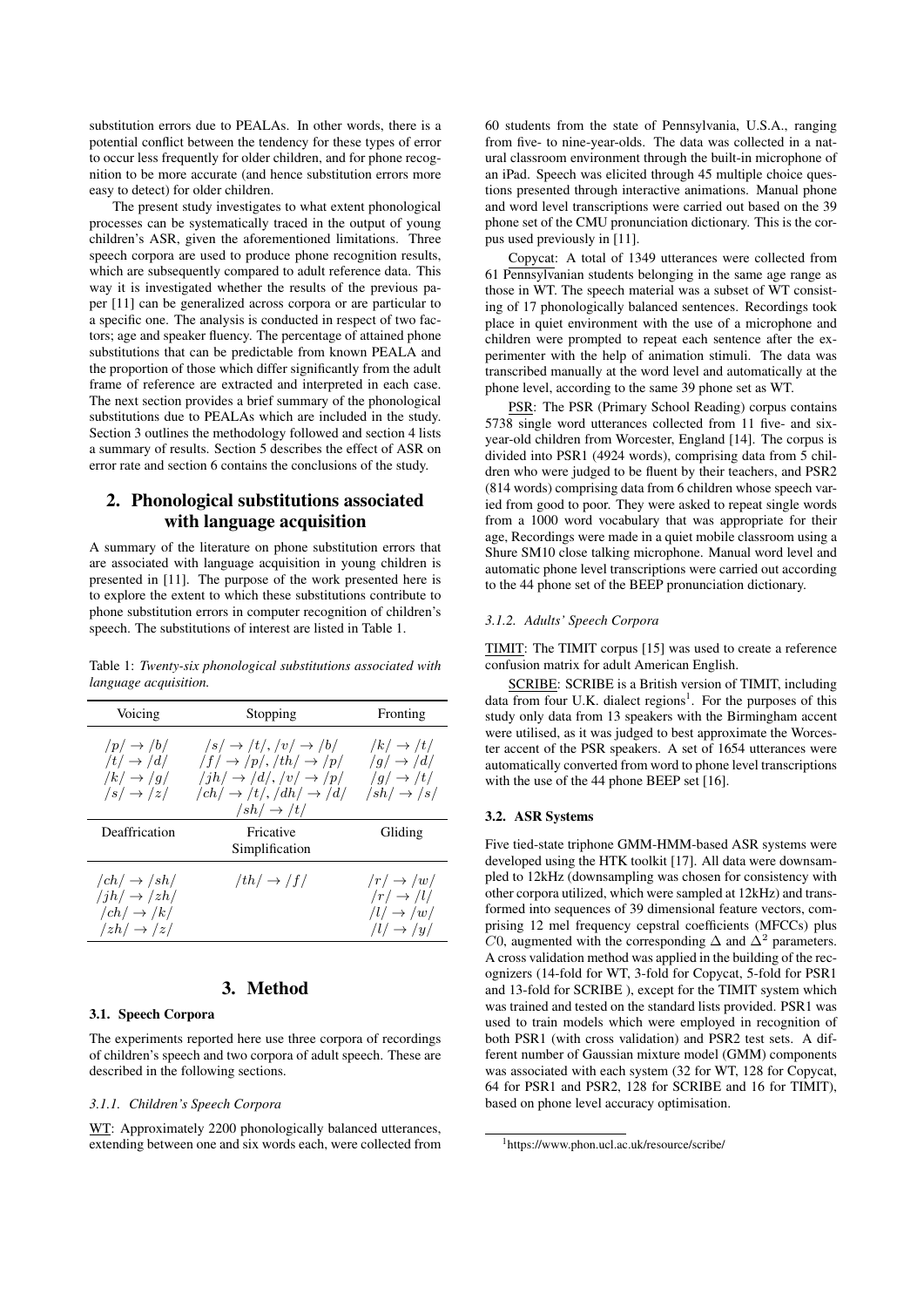### 3.3. Process

Several ASR phone confusion matrices were extracted and submitted to the statistical significance test used in [11]. This test is based on a phone confusion matrix from a "reference" ASR phone recognition experiment on data that is not expected to exhibit PEALAs. This could be adult data, for example TIMIT, or recordings of children whose pronunciation is judged by teachers to be good. According to this test, phone confusions in this reference experiment are assumed to follow a binomial distribution. The null hypothesis is that the phone confusions observed in a new children's ASR experiment are just a random variation of this reference data. In other words, the new children's phone confusions come from the same distribution as the reference phone confusions. If, according to the binomial model, the probability of this happening for a particular phone substitution in the new data is less than 5%, then that substitution is judged to occur significantly more often than can be explained by a random variation of the reference data and is statistically significant. Thus the test takes into account the fact that phone substitutions are common in all ASR experiments, and only considers the occurrence of a substitution to be significant if it occurs more frequently than would be expected as a random variation of the reference data.

A further issue is the type of phone-level annotation that is available for the different data sets. Ideally one would have accurate time-aligned phone-level annotations. In this case, differences between the true annotation and an annotation obtained from a word pronunciation dictionary indicate pronunciation errors (the PEALAs), while differences between the true annotations and the ASR outputs indicate true phone recognition errors. Unfortunately, accurate phone-level transcription of children's speech requires skilled phoneticians and is prohibitively expensive for large amounts of data. If transcribers are used who are not sufficiently skilled, then the result may be unduly biased by the transcribers' expectation and may be very close to a dictionary-based annotation, as observed for the WT data in [11]. In the experiments described here, the annotations of the children's recordings are based on a pronunciation dictionary (or, in the WT recordings, where hand transcriptions were used, are close to dictionary based). Thus, an observed ASR phone substitution could be a genuine ASR error, or the result of a child pronunciation error, or a combination of both. We rely on the statistical significance test to factor out genuine phone substitution errors that are not due to PEALAs.

A set of 26 phone substitutions predictable from PEALA was assembled from relevant literature (Table 1). Age-matched data was used for model training for children's speech [18], [19]. As a consequence, if there are children in the training set who exhibit a particular phonological effect, then the models for the corresponding phones will be corrupted. For example if a child uses  $/t/$  for  $/k/$ , the  $/k/$  phone models will tend to be more /t/-like and so there will be an increase of  $/t / \rightarrow /k/$ substitutions in the test. To cater for that implication, we need to look at both directions of confusion for each effect in table 1, leading to a total of 52 predictable phone substitutions.

### 4. Results

Table 2 shows average phone accuracy for each of the corpora. These percentages are calculated taking into account the total phone error of each recogniser combining PEALA and non PEALA related errors. It appears that ASR performance is severely impeded by a large amount of errors for all children's corpora. The following results are an attempt to determine the proportion of PEALA related errors within the total recognition error.

The results for WT and Copycat approximately show the expected trend for phone accuracy to increase with age  $2$ , varying from 35.6% and 31.53%, respectively, for five-years-olds, to 45.3% and 42.1% for nine-year-olds (Table 3). Intuitively one would expect the percentage of errors that are predictable from PEALAs, and in particular those that occur significantly more frequently than in adult speech, to decrease with age. However, the results are complicated by the fact that both of these factors are correlated with phone accuracy. Figure 1 shows scatter plots of the percentage of substitutions predictable from PEALAs (top) and substitutions predictable from PEALAs that occur significantly more frequently than for TIMIT (bottom), as a function of phone accuracy, for WT (left) and Copycat (right). For Copycat, the Pearson correlation coefficients between phone accuracy and the percentage of substitutions that are predictable from PEALAs, and between phone accuracy and the percentage that occur significantly more often than in adult speech, are 0.86, 0.67, respectively. For WT the corresponding figures are 0.99 and 0.96, respectively.

In summary, the expected decrease in the number of substitutions predictable from PEALAs as age increases, appears to be cancelled out by recognition accuracy increasing with age.

Table 2: *Average phone accuracy for the corpora in the study.*

|     | WT Copycat TIMIT PSR1 PSR2 SCRIBE |     |     |     |     |
|-----|-----------------------------------|-----|-----|-----|-----|
| 37% | 40%                               | 56% | 50% | 40% | 44% |

Table 3: *Phone Recognition Accuracy, Percentage of errors predictable from PEALAs and those which occur significantly more often than for adult speech, as a function of age for WT and Copycat (CC).*

|    |       | 5yrs     | 6yrs    | 7yrs    | 8yrs     | 9yrs    |
|----|-------|----------|---------|---------|----------|---------|
| CC | Acc.  | 31.5%    | 39.9%   | 42.3%   | 43.8%    | 42.1%   |
|    | Pred. | $10.1\%$ | 11.0%   | 12.5%   | 14.3%    | 12.3%   |
|    | Sig.  | $3.1\%$  | 2.5%    | $5.4\%$ | $6.2\%$  | $4.4\%$ |
| WТ | Acc.  | 35.6%    | 31.2%   | 35%     | $40.8\%$ | 45.3%   |
|    | Pred. | $13.1\%$ | 11.3%   | 13.1%   | 14.2%    | 16.4%   |
|    | Sig.  | $6.8\%$  | $4.3\%$ | 5.1%    | 7.3%     | 11.0%   |

Table 4 shows the results obtained for subsets of the PSR corpus, namely PSR1, PSR2, and for speakers KL and NS. These speakers were chosen because together they account for 70% of the phone errors on PSR2, and KL and NS were judged by their teacher to have "very good" and "very poor" pronunciation, respectively [14]. The best phone accuracy (50.1%) is obtained for PSR1, whose speakers were judged to have good pronunciation. This drops to 39.8% for PSR2, which includes speech from children with varying pronunciation proficiency. The performance for speaker KL ("very good" pronunciation) is 42.5% and for NS ("very poor" pronunciation) it is 36.0%.

<sup>&</sup>lt;sup>2</sup>The higher accuracy for the 5-year-olds observed in WT is due to the fact that their data was collected in a quiet environment as opposed to the rest of the corpus recordings which were held in classroom environment.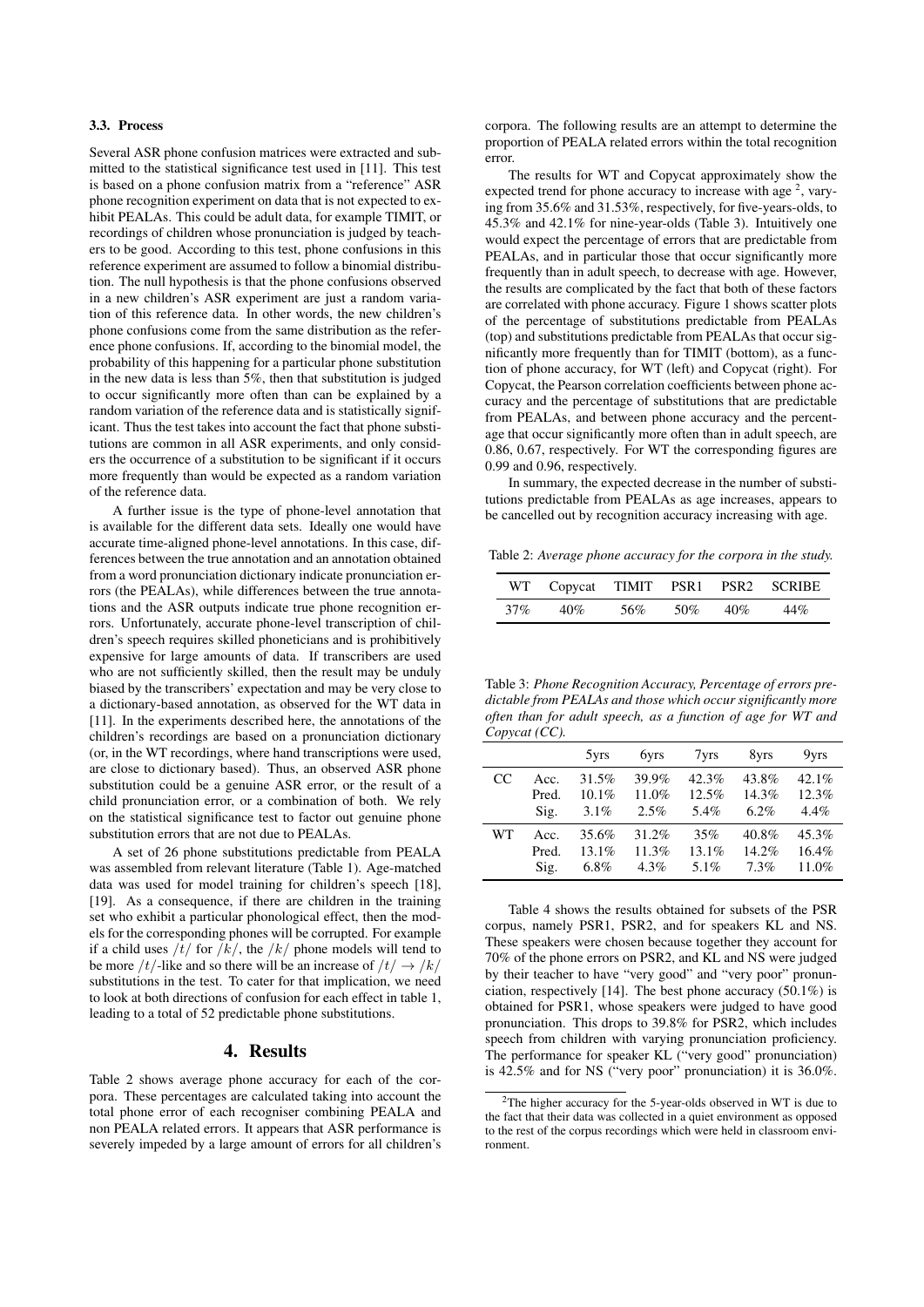

Figure 1: *Scatter plots for WT (left) and Copycat (right) of the percentage of substitutions predictable from PEALAs (top) and those that occur significantly more frequently than for TIMIT (bottom), as a function of phone accuracy.*

This correlation between human judgement of pronunciation and ASR accuracy has been observed previously.

For PSR, the percentage of phone substitutions that are predictable from PEALAs varies between 16.5% for KL and 21.3% for speaker NS. For the same speakers, the percentages of predictable errors that occur significantly more often than expected are 7.6% and 12.7% respectively (compared to children with "good pronunciation" in PSR1) and 4.0% and 15.0% respectively (compared to adult speech in SCRIBE). Therefore (using either reference) the relationship between the child's quality of pronunciation, as judged by their teacher, and the percentages of errors that are predictable from PEALAs and occur significantly more often than for adult speech or for children with good pronunciation, is as expected. For speaker NS it appears that the number of these errors is sufficiently large to counter the diluting effect of poor recognition accuracy (Section 5).

Table 4: *Phone accuracy (row 2), percentage of errors predicable from PEALAs (row 3) and those which occur significantly more often than for children with good pronunciation (PSR1, row 4) and adults (SCRIBE, row 5), for subsets of PSR. VG (respectively, VP) indicates Very Good (respectively Very Poor) pronunciation.*

|                              | PSR <sub>1</sub>    | PSR <sub>2</sub> | KL(VG)          | NS (VP)              |
|------------------------------|---------------------|------------------|-----------------|----------------------|
| $\%$ Acc.                    | 50.1%               | 39.8%            | $42.5\%$        | 36.0%                |
| % Predictable                | 20.2%               | 19.6%            | $16.5\%$        | 21.3%                |
| Sig. (PSR1)<br>Sig. (SCRIBE) | $0.0\%$<br>$14.9\%$ | $7.8\%$<br>11.9% | 7.6%<br>$4.0\%$ | $12.7\%$<br>$15.0\%$ |

## 5. The Effect of ASR Error Rate

It was noted in the introduction that the ability to identify substitution errors that may be due to PEALAs is affected by the ASR phone error rate. Let  $C_0$  denote the phone confusion matrix for an ASR system trained and tested on children who are judged not to exhibit PEALAs. In other words,

$$
C_0(i,j) = P_{asr}(p_j|p_i)
$$
\n<sup>(1)</sup>

For a child ch who does exhibit PEALAs, the pattern of phone substitutions can be expressed in a "pronunciation matrix"  $P^{ch}$ , where

$$
P_{ij}^{ch} = P_{ch}(p_j|p_i)
$$
 (2)

is the probability that the child produces the phone  $p_i$  when standard pronunciation requires  $p_i$ . In this case, the element  $C^{ch}(i, j)$  of the ASR phone confusion matrix  $C^{ch}$  for child ch is given by

$$
C^{ch}(i,j) = \sum_{k=1}^{K} P_{asr}(p_j|p_k) P_{ch}(p_k|p_i),
$$
 (3)

where K is the number of phones. In other words,  $C^{ch}$  =  $P^{ch}C_0$ .

For illustration, imagine a system with three phones  $p_1$ ,  $p_2$ and  $p_3$ . Suppose that a child *ch* always uses  $p_1$  when the standard pronunciation requires  $p_2$  and that the underlying ASR phone accuracy is 50%, with each phone recognised as the other two phones with equal probability 0.25. Then,

$$
P^{ch} = \begin{bmatrix} 1 & 0 & 0 \\ 1 & 0 & 0 \\ 0 & 0 & 1 \end{bmatrix}, C_0 = \begin{bmatrix} 0.5 & 0.25 & 0.25 \\ 0.25 & 0.5 & 0.25 \\ 0.25 & 0.25 & 0.5 \end{bmatrix}
$$
 (4)

Then,

$$
C^{ch} = P^{ch} C_0 = \begin{bmatrix} 0.5 & 0.25 & 0.25 \\ 0.5 & 0.25 & 0.25 \\ 0.25 & 0.25 & 0.5 \end{bmatrix} .
$$
 (5)

In other words, even though the child always uses  $p_1$  for  $p_2$ , according to the phone confusion matrix for that child  $P(p_1|p_2)$ is just 0.5.

Now let  $C_0$  denote the actual phone confusion matrix for our ASR system trained and tested on PSR1. Consider a hypothetical speaker ch with the same articulatory skills as a child in PSR1, but who always makes the voicing error  $\sqrt{s}/\rightarrow \sqrt{z}/$ . Then  $P^{ch}$  is a diagonal matrix except for the row corresponding to  $/s/$ , which has a 0 diagonal element and a 1 in the column corresponding to  $\sqrt{z}$ . In this case,  $C^{ch} = P^{ch}C_0$ , therefore the value of the entry in the child-dependent phone confusion matrix  $C^{ch}$  for the substitution  $\sqrt{s}$   $\rightarrow$   $\sqrt{z}$  is the product of the 29th (corresponding to s) row of  $P^{ch}$  times the 29th column of  $C_0$ . Of all the elements of the row, only the 38th (corresponding to z) is non zero and equal to 1. Thus, in the sum of products in the row-column multiplication, only the 38th will be non zero and equal to whatever value the 38th element of the column has. The 38th element of the column is the probability of z being recognized as z (diagonal). So according to  $C_0$ , the value in question is 0.79. In other words, even though  $ch$  always makes the error  $\sqrt{s}$   $\rightarrow$   $\sqrt{z}$ , only 79% of these instances are detectable from the predicted confusion matrix, and this figure will decrease as phone accuracy decreases. In any real case, of course, the pronunciation dictionary would be more complicated and so the product would also be more complicated.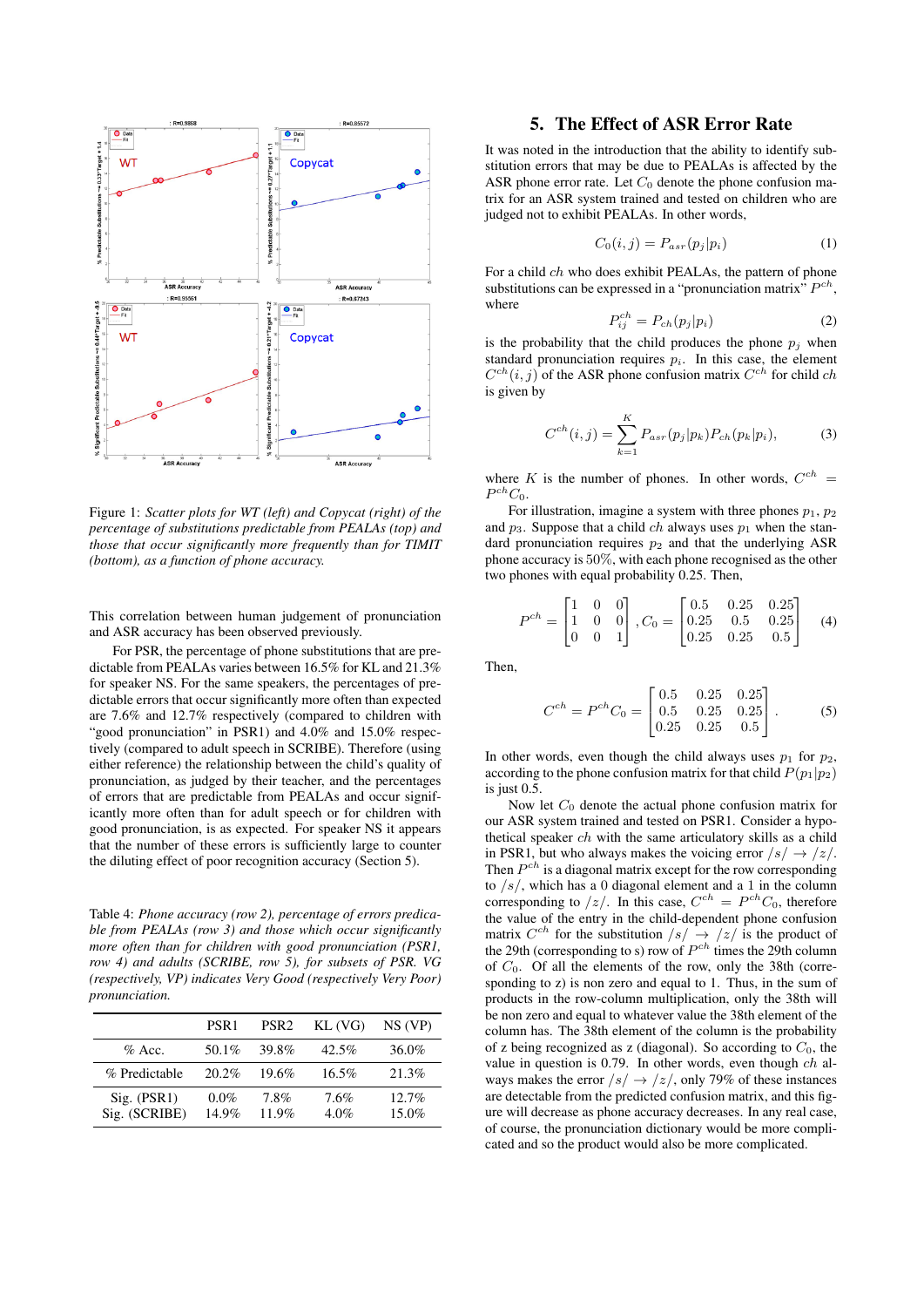In the case of speaker NS,  $/s / \rightarrow /z/$  occurs 14 times from 56 instances where  $/s/$  is expected (so that the corresponding entry in the confusion matrix is 0.25). According to the binomial test, this is significantly more that one would expect using either PSR1 or SCRIBE as a reference, but it is 42% less than the number predicted for our hypothetical speaker ch, which is 43. This difference is likely to be due to a combination of the lower phone accuracy for NS (36%) and the fact that, in practice a child is unlikely to make such a substitution error every time.

### 6. Discussion

The objective of this paper is to build on the results presented in [11] to understand the extent to which ASR phone substitution errors in children's speech are attributable to phonological effects associated with language acquisition (PEALAs). The investigation is complicated by the fact that these errors typically involve phones that are acoustically similar and hence inherently confusable in ASR. Thus, when a predictable error occurs, we apply a statistical test to determine if it occurs significantly more often than one would expect from a reference ASR phone confusion matrix, to differentiate between random and systematic errors. In this study the reference is either based on adult speech or on speech from children whose pronunciation is judged to be good. A further consideration is that the ability to detect systematic errors is compromised by the high phone error rate that is typical of children's ASR.

In the case of the two corpora of American English children's speech, the percentage of phone substitution errors that are predictable from PEALAs (Table 3) varies between 11.3% and 16.4% for WT and 10.1% and 14.3% for Copycat. These percentages are correlated with phone accuracy (Figure 1). The corresponding figure for TIMIT (where we assume that the confusions are due to acoustic similarity and not PEALAs) is 15%. Thus, there is little evidence from these results to suggest that the errors in the children's speech are due to PEALAs. The percentage of phone substitution errors that are both predictable from PEALAs and, according to a binomial test, occur significantly more often than would be expected based on the TIMIT confusion matrix, varies between 4.3% and 11.0% for WT and 2.5% and 6.2% for Copycat (Table 3), and again these values are correlated with phone accuracy (Figure 1). These results suggest that between 3% and 11% of errors may be due to PEALAs. However, the fact that the higher percentages are for older children make this conclusion somewhat implausible. The relationships between age, ASR phone accuracy, and the percentage of errors that are attributable to PEALAs and occur significantly more often than in adult speech, are not properly understood.

The results for the PSR corpora of British English speech from five- and six-year-old children are closer to what we expect. These recordings were made in a more benign environment than either WT or Copycat, and consequently the ASR phone accuracy is higher (Table 2). The percentage of phone substitution errors that are predictable from PEALAs varies between 16.5% (for a child (KL) whose pronunciation is judged by teachers to be very good) to 21.3% for a child (NS) whose pronunciation is judged by the same teachers to be very poor. The corresponding figure for the SCRIBE corpus is 13%. The percentage of these errors that occur significantly more often compared with the reference is 7.6% and 12.7%, for KL and NS respectively, relative to PSR1, and 4% and 15%, for KL and NS respectively, relative to SCRIBE. Thus, according to this measure, the child with "very good" pronunciation exhibits fewer significant differences in substitution errors when compared with adult speech (SCRIBE) than when compared with "good" children's speech (PSR1), whereas for the child with "very poor" pronunciation the opposite is true.

In summary, for the WT and Copycat corpora, where the children recorded are aged between five- and nine-years-old, the experiments described here provide little evidence that the phone substitution errors that are predictable from PEALAs are actually caused by PEALAs rather than acoustic similarity. The fact that the percentage of these errors that occur significantly more often than expected in adult speech increases, rather than decreases with age, appears to be counter-intuitive and can only be partially explained by the correlation between age and phone accuracy. A possible explanation is that residual effects of PEALAs are present in the older children, and that the increase in recognition accuracy with age enables these effects to be seen more clearly. For example, a young child who uses /w/ for /r/ may continue to produce an "/w/ - like" /r/ as he or she gets older. This "mispronunciation" may not be sufficient for a listener to make a categorical decision that the child is exhibiting the  $/r / \rightarrow /w/$  PEALA, but it may still be sufficient to cause an ASR error. For the PSR corpus, the children recorded are all five- and six-year-olds and the underlying phone accuracy is greater than for WT and Copycat. In this case the percentage of phone substitution errors that are predictable from PEALAs is greater than for SCRIBE. In addition, the percentage of these errors that occur significantly more often than one would expect for adult speech or for speech from children with good pronunciation, is greater for a child judged to have poor pronunciation than for one judged to have good pronunciation. Thus the results for the PSR corpus provide evidence that PEALAs do contribute to an explanation of ASR phone errors for young children.

In the future we plan to repeat these experiments using DNN-HMM ASR systems to reduce errors rates, and to investigate the the possibility that variability in the speech of older children may be in part due to the lingering influence of PEALAs.

# 7. Acknowledgements

The authors would like to thank the reviewers for their helpful comments.